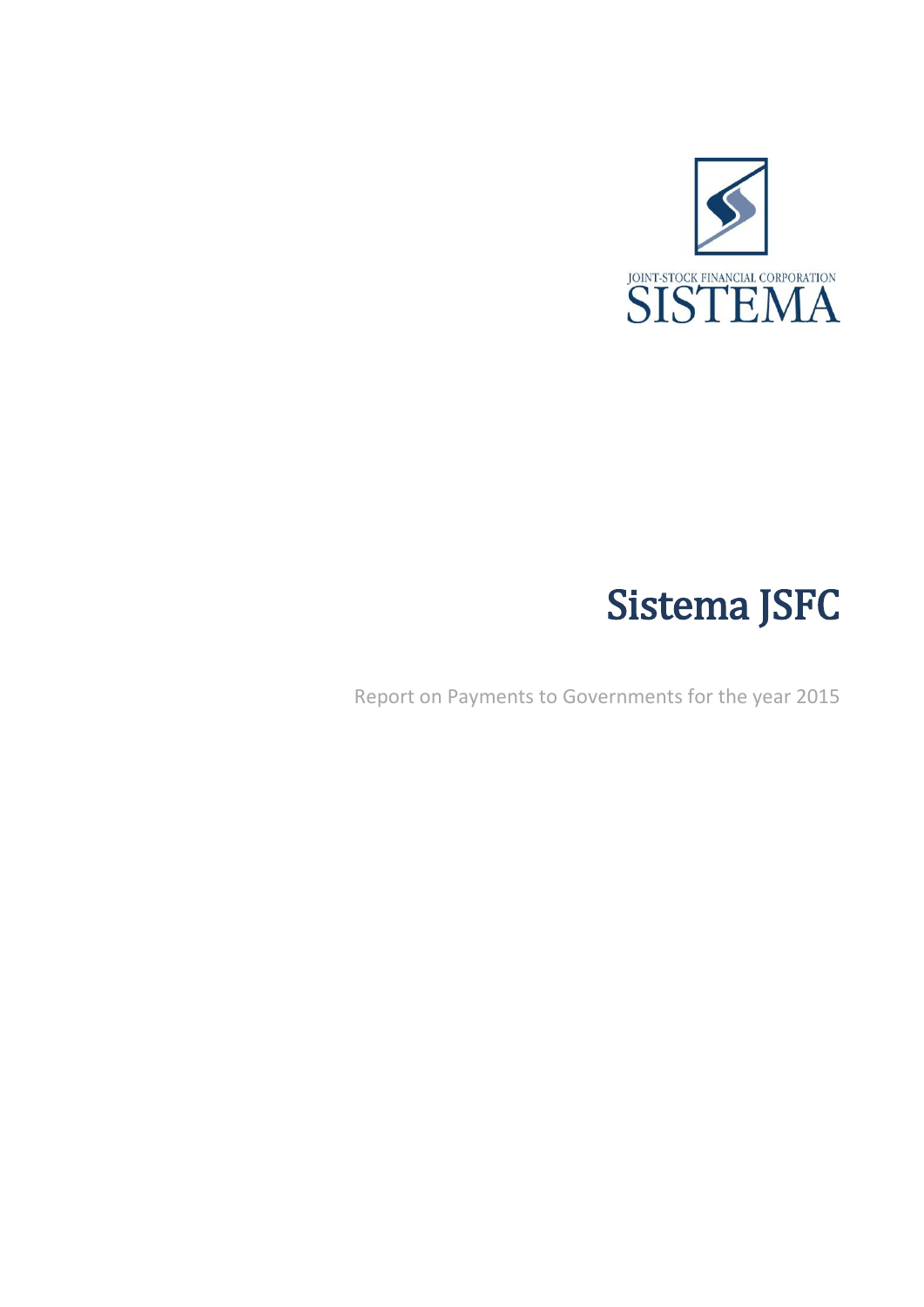# **Table of Contents**

|--|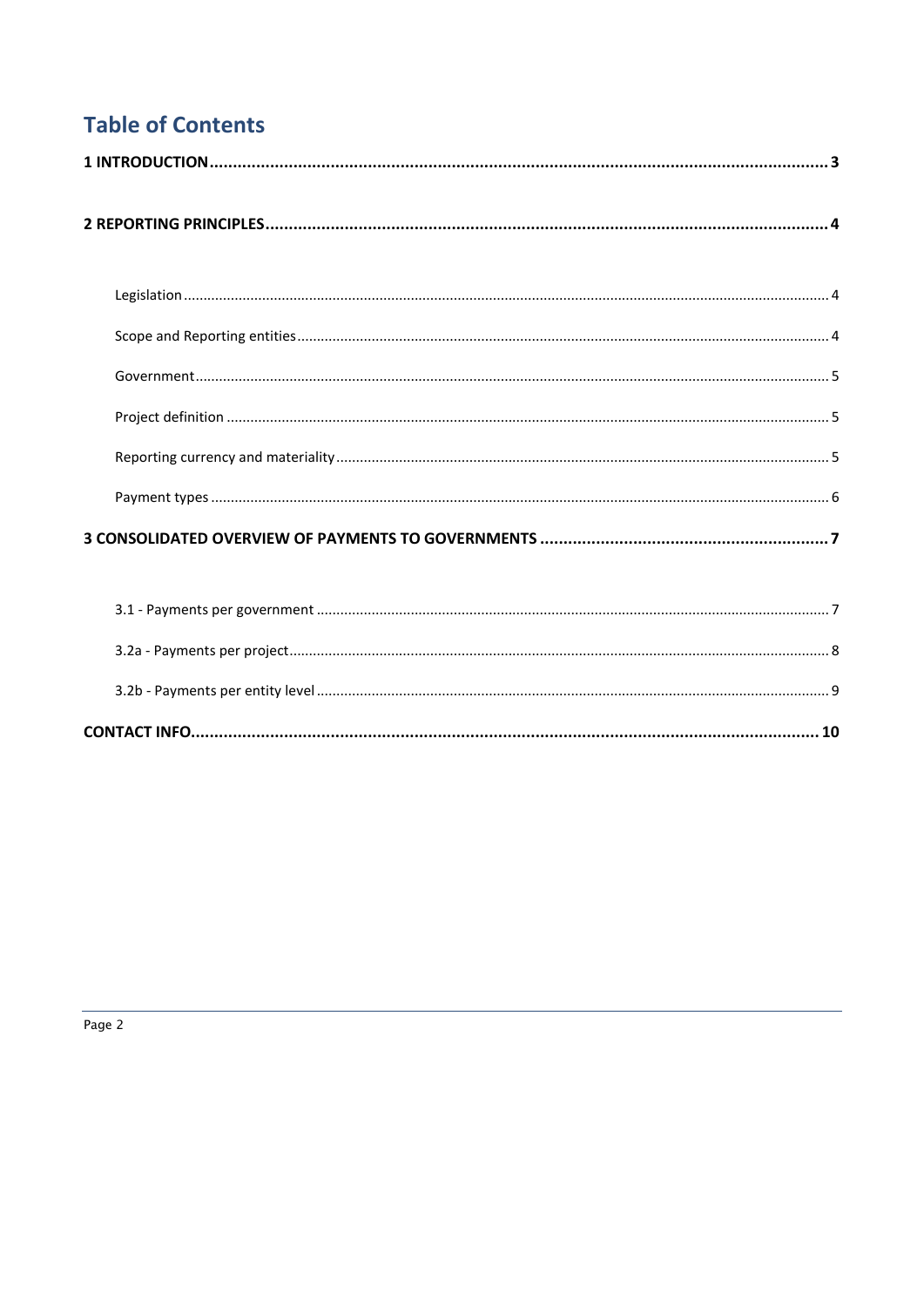### <span id="page-2-0"></span>**1 Introduction**

This Report provides an overview of the payments to governments made by subsidiary undertakings of Sistema JSFC (hereinafter referred to as 'Sistema'), represented by LesInvest LLC and its subsidiaries (together hereinafter referred to as 'Segezha Group'), for the year 2015 as required under the "Disclosure Rules and Transparency Rules" of the United Kingdom.

The "Disclosure Rules and Transparency Rules" were introduced by the Financial Conduct Authority of the United Kingdom to increase transparency in the extractive and logging sectors. The Rules are applicable for the companies in the extraction and logging of primary forest industries whose transferable securities are admitted to trading on the London Stock Exchange. Sistema is required to be compliant with these Rules since its subsidiary undertakings (Segezha Group) are involved in logging of primary forest activities and its global depositary receipts are listed on the London Stock Exchange.

The Report is to be prepared in accordance with the UK's Report on Payments to Governments Regulations 2014 (SI 2014/3209) and Chapter 10 of the Directive 2013/34/EU (the EU Accounting Directive (2013)).

A primary goal of the enacted transparency regulation is to help empower citizens of the resource-rich countries to hold their governments accountable for the wealth generated by those resources.

This Report is available for download from [www.sistema.com](http://www.sistema.com/)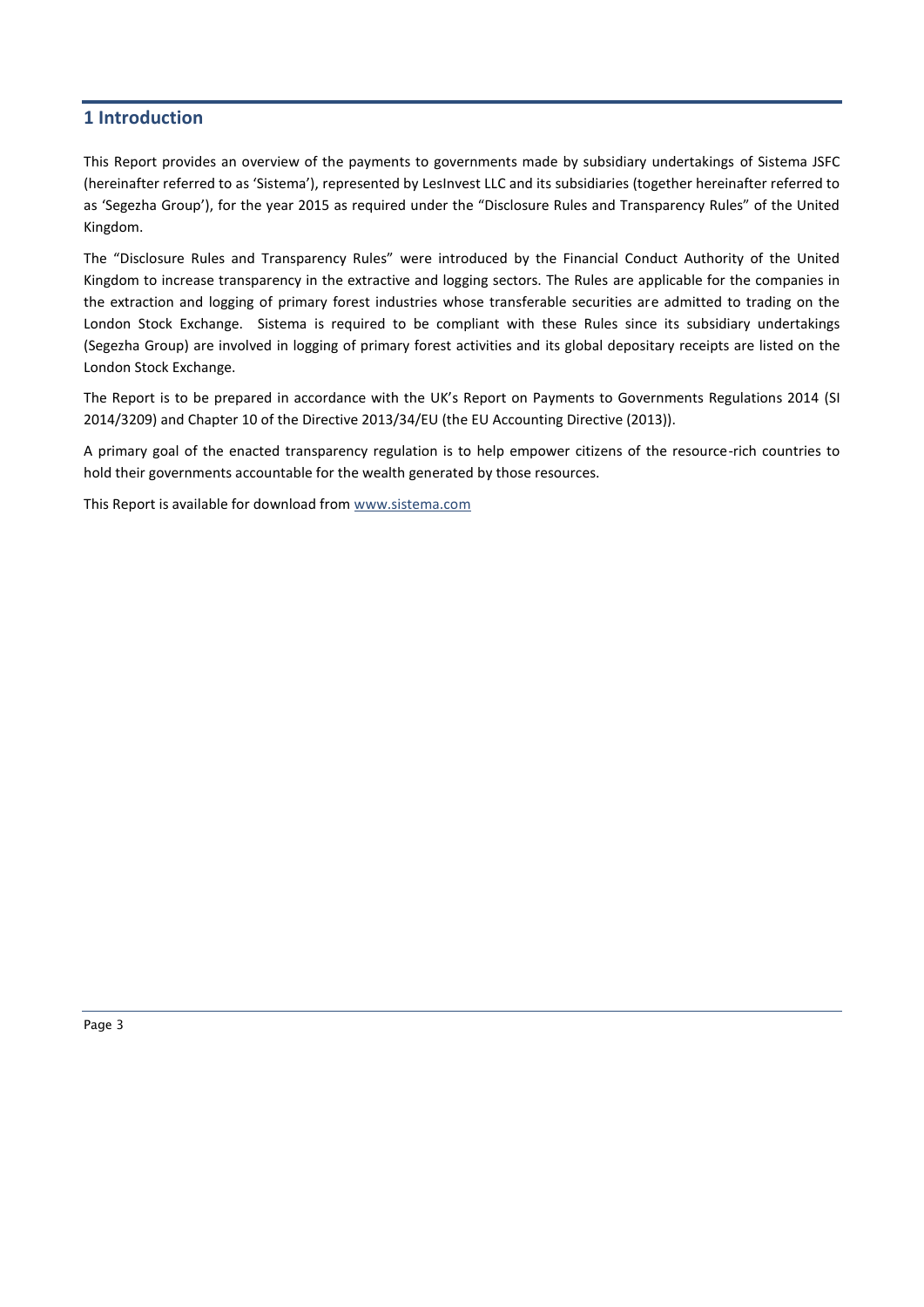## <span id="page-3-0"></span>**2 Reporting principles**

#### <span id="page-3-1"></span>*Legislation*

This Report is prepared in accordance with the Reports on Payments to Governments Regulations 2014 as enacted in the UK in December 2014 and as amended in December 2015.

#### <span id="page-3-2"></span>*Scope and Reporting entities*

Sistema has prepared a consolidated report on payments to governments for activities related to logging of primary forest (hereinafter referred to as 'logging activities'). In this Report, we only disclose payments to governments made by legal entities of Segezha Group involved in logging activities.

Segezha Group carries out logging activities only in Russia, the legal entities active in logging activities operate in four Russian regions – Republic of Karelia, Arkhangelsk, Kirov and Vologda region (please see the map of Segezha Group logging operations as of 31 December 2015).

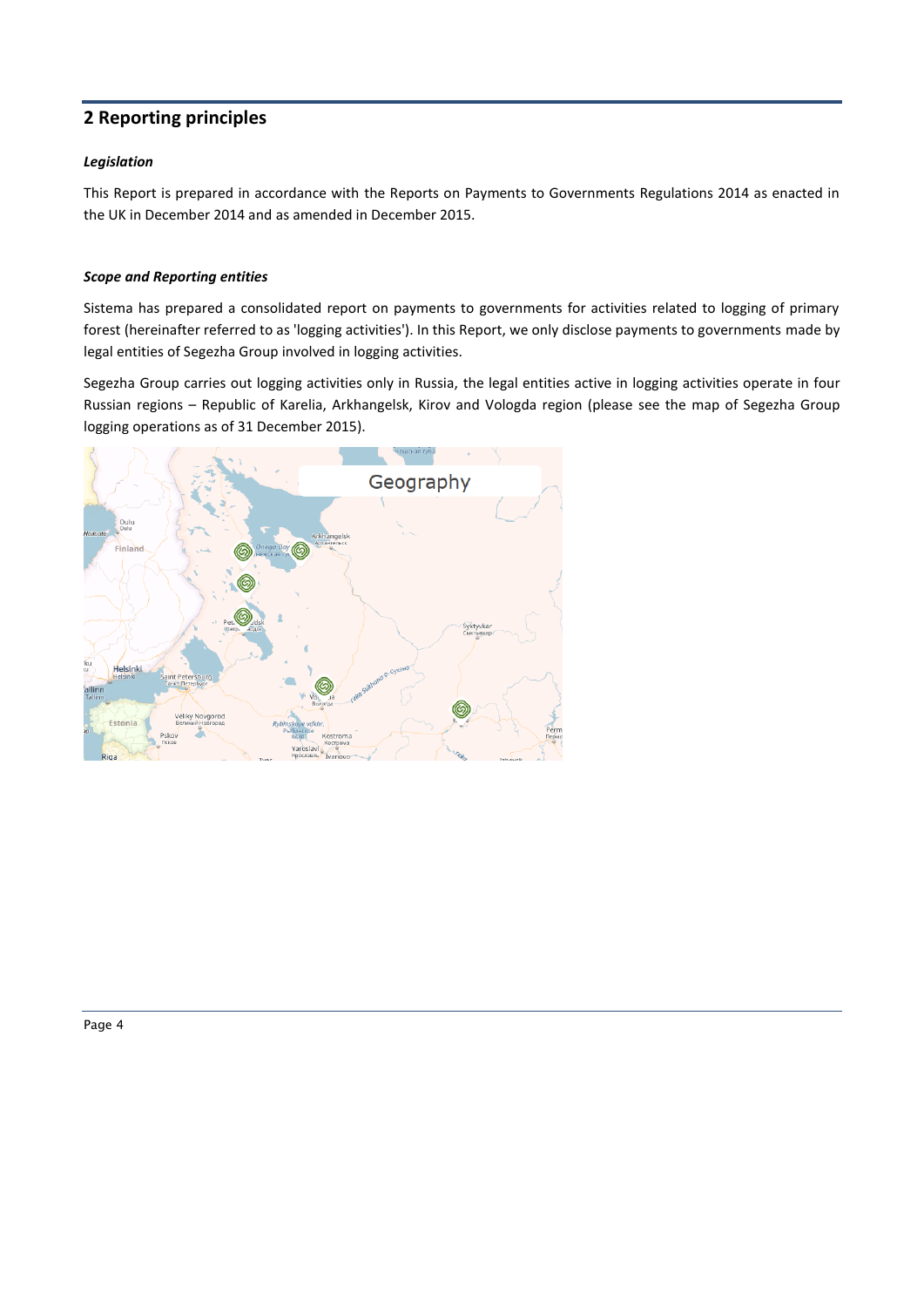#### <span id="page-4-0"></span>*Government*

In the context of this Report, government means any national, regional or local authority of a country. It includes a department, agency or entity that is a subsidiary of a government controlled by that authority.

#### <span id="page-4-1"></span>*Project definition*

Payments are reported at project level except that payments that are not attributable to a specific project are reported at entity level. Project is defined as operational activities which are governed by a single contract, license, lease, concession or similar legal agreement, and form the basis for payment liabilities with a government. If such agreements are substantially interconnected, those agreements are to be treated as a single project. According to the regulation, 'substantially interconnected' means that the agreements are governed by a single overarching agreement, that the agreements have substantially similar terms, and that the agreements are geographically and operationally integrated.

#### <span id="page-4-2"></span>*Reporting currency and materiality*

All payments to governments in this Report are presented in thousands of Russian Roubles (RUB).

For each payment type, total payments below GBP 86,000 to a government whether made as a single payment or as a series of related payments need not to be disclosed. For the purposes of this Report a threshold of RUB 8,000,000 (approx. GBP 86,000) was applied to exclude payments from the scope of disclosure.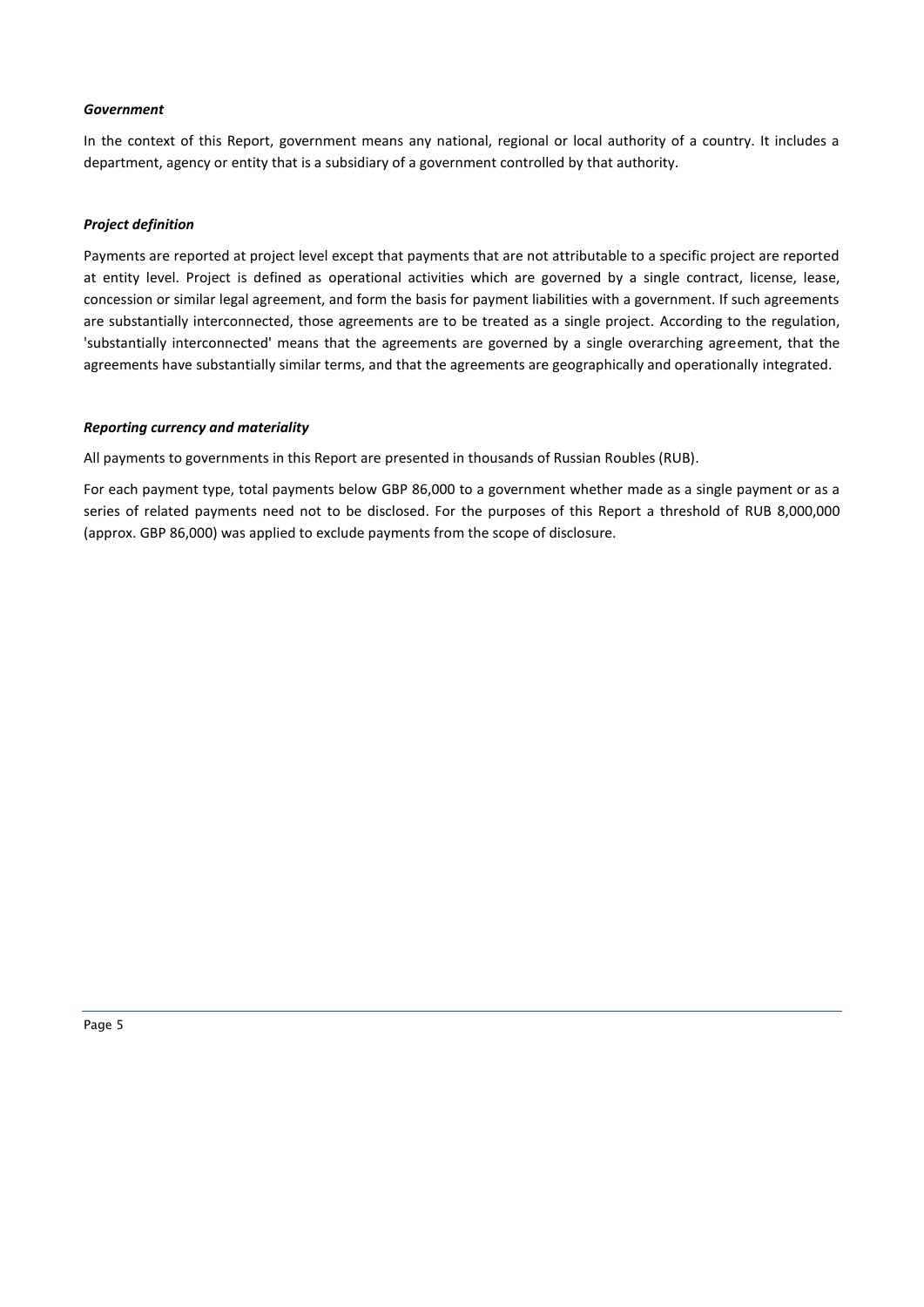#### <span id="page-5-0"></span>*Payment types*

The following payment types are disclosed for legal entities involved in logging activities.

- *Taxes* levied on the income, production or profits of companies, which include corporate income tax. Consumption taxes such as value added tax, personal income taxes or sales taxes, withholding taxes, property taxes and environmental taxes are excluded;
- *Fees* paid for rent of land plots;
- *Royalties.* For the purposes of this Report 'royalties' include export customs duty paid under export sales of wood.

The payments are presented on a cash basis.

For the year ended 31 December 2015, there were no reportable production entitlements, dividends, bonuses or payments for infrastructure improvements.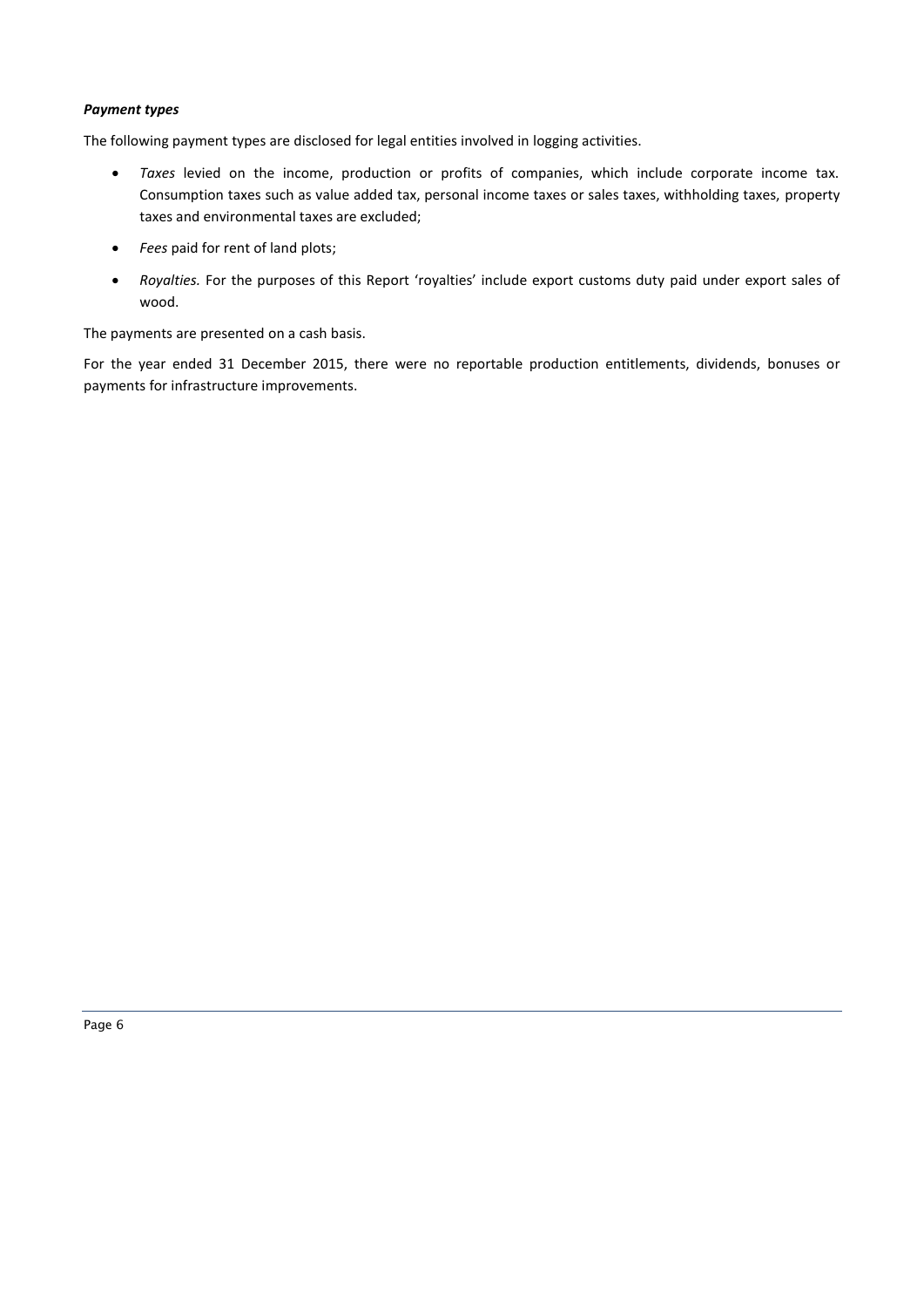## <span id="page-6-0"></span>**3 Consolidated overview of payments to governments**

All reportable payments relate to logging activities in Russia.

The consolidated overview below discloses the sum of payments to governments in Russia related to logging activities:

- 3.1 per government (all payments),
- 3.2a per project (only fees for rent of land plots),
- 3.2b per entity level (all other payments except rent fees).

#### <span id="page-6-1"></span>*3.1 - Payments per government*

(Thousands of Russian Roubles)

| <b>Government</b>                        | <b>Taxes</b> | <b>Royalties</b> | <b>Fees</b> | <b>Total</b>  |
|------------------------------------------|--------------|------------------|-------------|---------------|
| Federal budget of the Russian Federation | 81459        | 53 696           | 156 653     | 291 808       |
| Regional budget of Arkhangelskaya oblast | 95 792       | 0                | $-32262$    | 63 530        |
| Regional budget of Vologodskaya oblast   | $\Omega$     | $\Omega$         | 11 910      | 11 910        |
| Regional budget of Karelia               | 484 777      | $\Omega$         | 108 488     | 593 265       |
| Regional budget of Kirovskaya oblast     | 154 540      | $\Omega$         | 8829        | 163 368       |
| <b>Total</b>                             | 816 567      | 53 696           | 253 619     | 1 1 2 3 8 8 1 |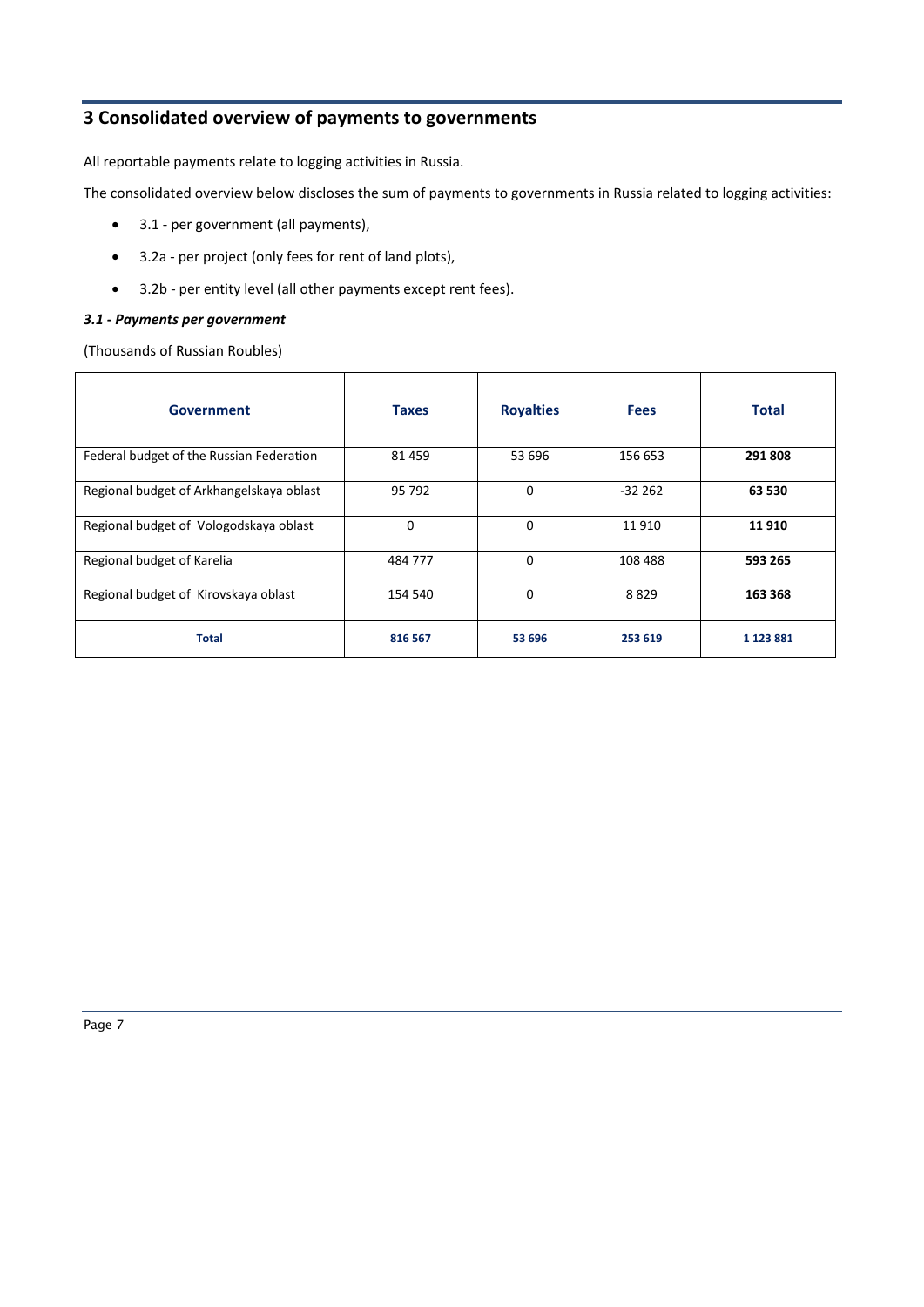#### <span id="page-7-0"></span>*3.2a - Payments per project*

(Thousands of Russian Roubles)

| <b>Forestry</b>                | <b>Taxes</b> | <b>Royalties</b> | <b>Fees</b> | <b>Total</b> |
|--------------------------------|--------------|------------------|-------------|--------------|
| 1. Onega                       | 0            | $\mathbf 0$      | 22 348      | 22 348       |
| 1.1. Kargopolskoye forestry    | $\Omega$     | $\Omega$         | 1548        | 1548         |
| 1.2. Obozerskoe forestry       | 0            | 0                | 2 3 1 1     | 2 3 1 1      |
| 1.3. Onezhskoe forestry        | 0            | $\mathbf 0$      | 3 2 9 2     | 3 2 9 2      |
| 1.4. Priozernoe forestry       | 0            | 0                | 14 705      | 14 705       |
| 1.5. Severodvinskoe forestry   | 0            | $\mathbf 0$      | 491         | 491          |
| 2. Vologda                     | 0            | $\mathbf 0$      | 58 952      | 58 952       |
| 2.1. Vozhegodskoe forestry     | $\mathbf{0}$ | $\mathbf 0$      | 1524        | 1524         |
| 2.2. Vytegorskoe forestry      | 0            | $\mathbf 0$      | 23 7 84     | 23 7 84      |
| 2.3. Kirillovskoe forestry     | $\mathbf{0}$ | $\mathbf 0$      | 1682        | 1682         |
| 2.4. Sokolskoe forestry        | 0            | 0                | 9 1 7 4     | 9 1 7 4      |
| 2.5. Syamzhenskoe forestry     | 0            | $\mathbf 0$      | 8941        | 8941         |
| 2.6. Totemskoe forestry        | 0            | $\mathbf 0$      | 1 3 6 0     | 1 3 6 0      |
| 2.7. Kharovskoe forestry       | 0            | $\mathbf 0$      | 9458        | 9458         |
| 2.8. Cherepovetskoe forestry   | 0            | $\mathbf 0$      | 3029        | 3029         |
| 3. Karelia                     | 0            | $\mathbf 0$      | 151 320     | 151 320      |
| 3.1. Belomorskoe forestry      | 0            | $\mathbf 0$      | 21 688      | 21 688       |
| 3.2. Kostomukshskoe forestry   | $\Omega$     | $\mathbf 0$      | 13 604      | 13 604       |
| 3.3. Muezerskoe forestry       | $\mathbf 0$  | $\mathbf 0$      | 51836       | 51836        |
| 3.4. Medvezh'egorskoe forestry | 0            | $\mathbf 0$      | 36 640      | 36 640       |
| 3.5. Segezhskoe forestry       | 0            | $\mathbf 0$      | 27 552      | 27 552       |
| 4. Kirov                       | 0            | $\mathbf 0$      | 20 998      | 20 998       |
| 4.1. Kirsinskoe forestry       | 0            | $\mathbf 0$      | 3 2 1 3     | 3 2 1 3      |
| 4.2. Nagorskoe forestry        | 0            | 0                | 8748        | 8748         |
| 4.3. Nemskoe forestry          | 0            | $\mathbf 0$      | 7490        | 7490         |
| 4.4. Omutninskoe forestry      | $\mathbf 0$  | $\mathbf 0$      | 1546        | 1546         |
| <b>Total</b>                   | $\mathbf 0$  | $\mathbf 0$      | 253 619     | 253 619      |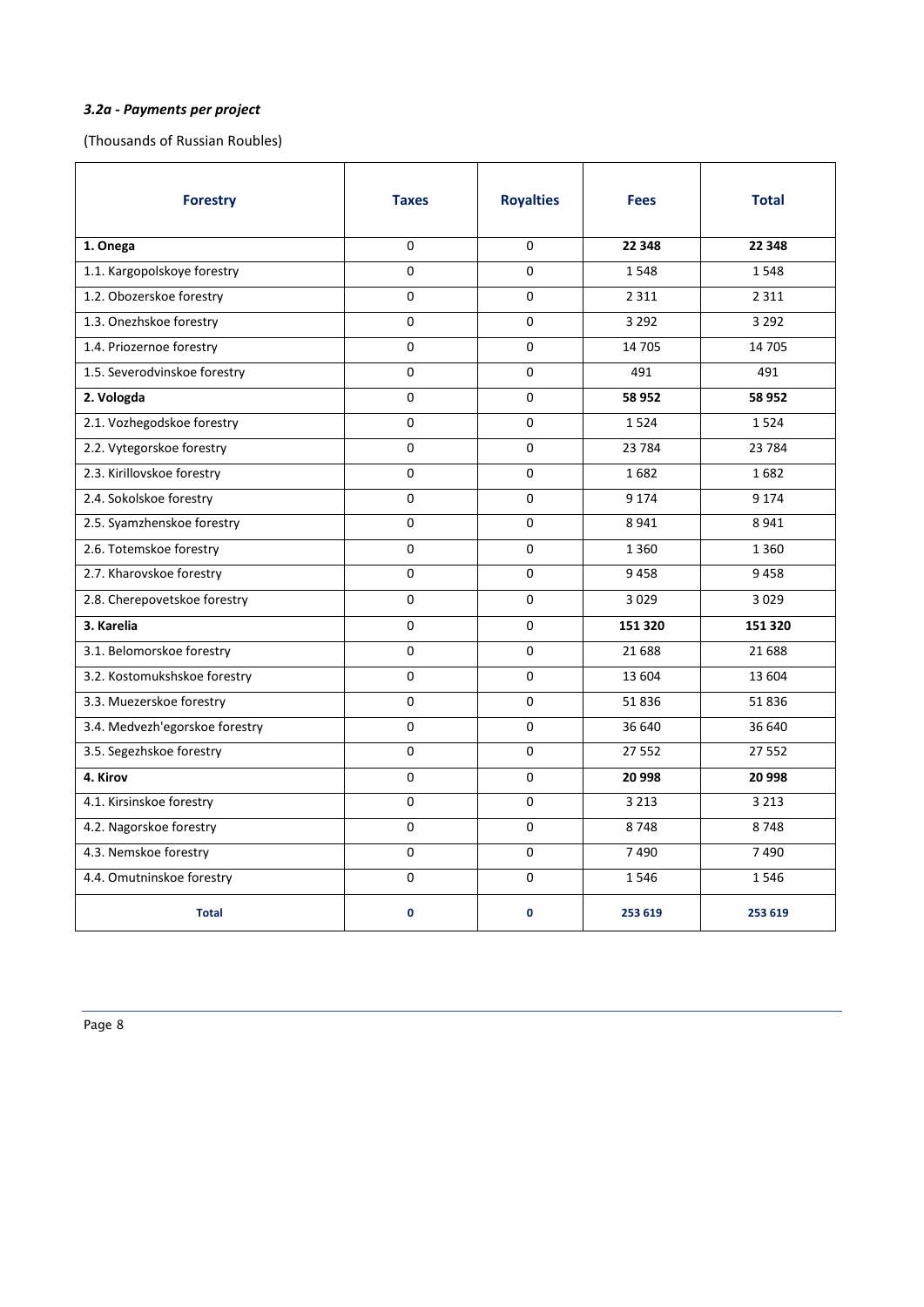#### <span id="page-8-0"></span>*3.2b - Payments per entity level*

(Thousands of Russian Roubles)

| <b>Legal Entity</b>              | <b>Taxes</b> | <b>Royalties</b> | <b>Fees</b> | <b>Total</b> |
|----------------------------------|--------------|------------------|-------------|--------------|
| AO "Onezhskij LDK"               | 106 436      | $\Omega$         | $\Omega$    | 106 436      |
| AO "LPK "Kipelovo"               | 0            | 19 20 3          | 0           | 19 20 3      |
| PAO "Lenderskij lespromhoz"      | $\Omega$     | 34 407           | $\Omega$    | 34 407       |
| AO "Segezhskij CBK"              | 532 147      | $\Omega$         | 0           | 532 147      |
| OOO "Vjatskij fanernyj kombinat" | 170 243      | 0                | 0           | 170 243      |
| Other entities                   | 7741         | 86               | 0           | 7827         |
| <b>Total</b>                     | 816 567      | 53 696           | 0           | 870 263      |